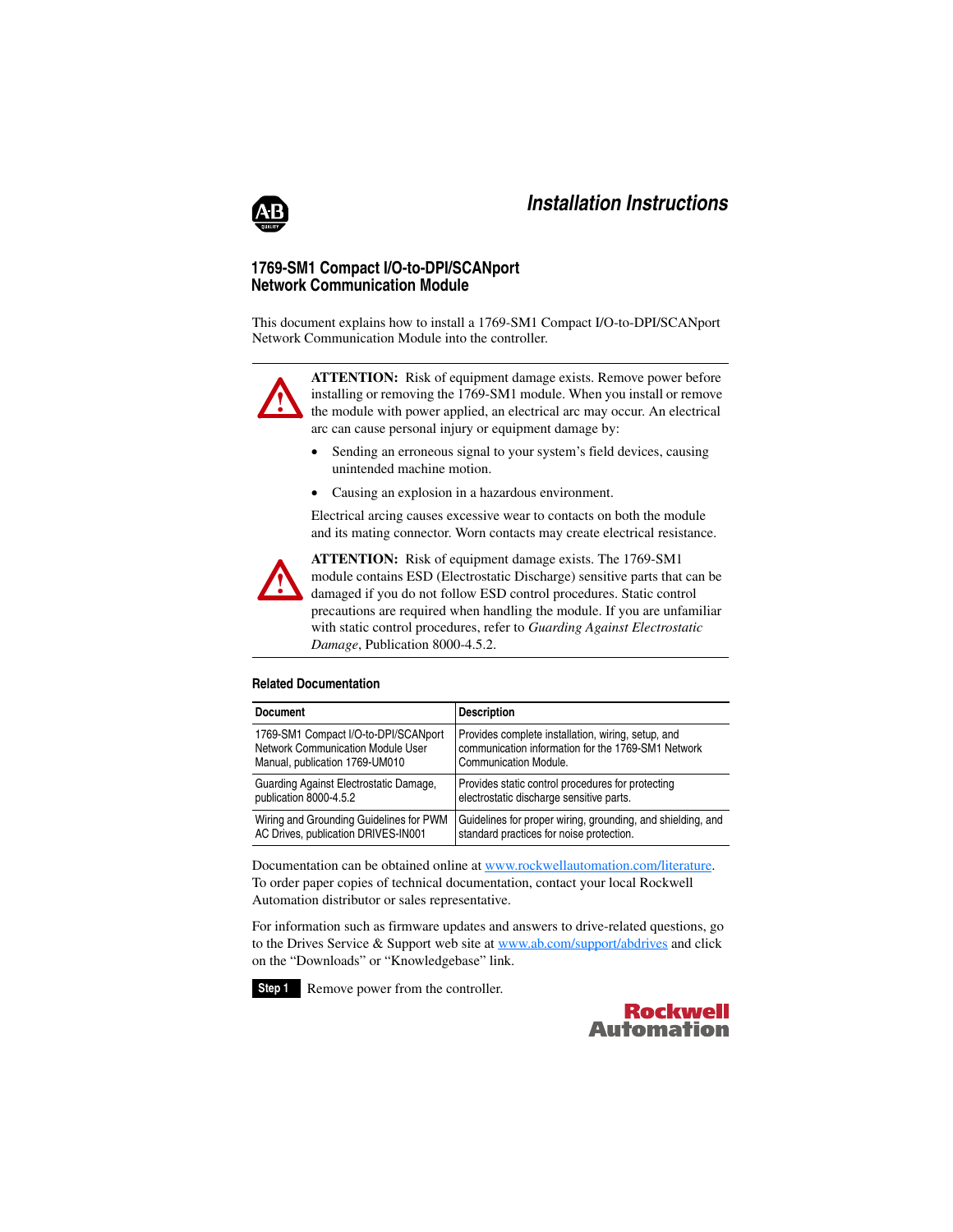- **Step 2** Set the 1769-SM1 module Configuration Mode switch to an appropriate position. For complete switch setting details, see the 1769-SM1 module User Manual.
- **Step 3** Assemble the 1769-SM1 module to the controller. It can be attached to adjacent controller modules *before* or *after* mounting. For mounting instructions, see Step 4A (Panel Mounting) or Step 4B (DIN Rail Mounting). To work with a system that is already mounted, see Step 5.



- **A.** Disconnect power.
- **B.** Install the 1769-SM1 module within 6 slots of the power supply.
- **C.** Check that the bus lever (item 1) of the 1769-SM1 module is in the unlocked (fully right) position.
- **D.** Use the upper and lower tongue-and-groove slots (item 2) to secure the modules together.
- **E.** Move the 1769-SM1 module back along the tongue-and-groove slots until the bus connectors (item 3) line up with each other.
- **F.** Use your fingers or a small screwdriver to push the bus lever back slightly to clear the positioning tab (item 4).
- **G.** Move the 1769-SM1 module's bus lever fully to the left (item 5) until it clicks. Ensure it is locked firmly in place.



**ATTENTION:** Risk of equipment damage exists. When attaching the 1769-SM1 module to a Compact I/O system, it is very important that the bus connectors are securely locked together to ensure proper electrical connection. Failure to do this may cause an electrical arc, which can cause personal injury or equipment damage.

- **H.** Attach an end cap terminator (item 6) to the last module in the system by using the tongue-and-groove slots as before.
- **I.** Lock the end cap bus terminator (item 7).
	- **Important:** A 1769-ECR or 1769-ECL right or left end cap must be used to terminate the end cap of the serial communication bus.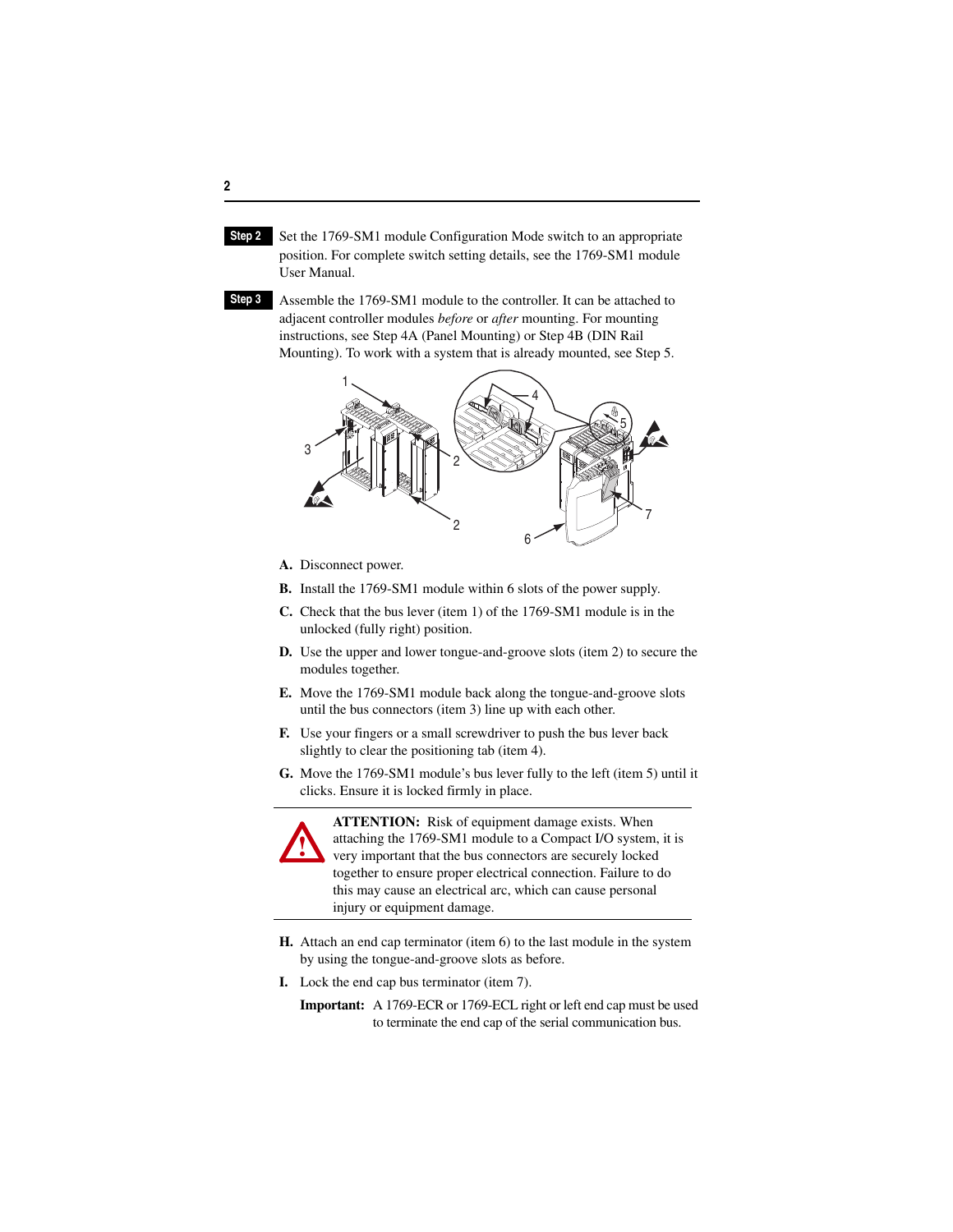### **Step 4** Mount the 1769-SM1 module.

**!**

**ATTENTION:** Risk of equipment damage exists. During panel or DIN rail mounting of all devices, be sure that all debris (metal chips, wire strands, etc.) is kept from falling into the 1769-SM1 module. Debris that falls into the module could cause damage on power up.

Maintain spacing from enclosure walls, wireways, adjacent equipment, etc. Allow 50 mm (2 in.) of space on all sides for adequate ventilation as shown.



Allow at least 140 mm (5.5 in.) of enclosure depth to accomodate the 1769-SM1 module.

**A. Panel Mounting** — Mount the 1769-SM1 module to a panel using two screws per module. Use M4 or #8 panhead screws. Mounting screws are required on every module.

*Using a Dimensional Drawing*

**NOTE:** All dimensions are in mm (inches). Hole spacing tolerance:  $\pm 0.04$  mm (0.016 in.).



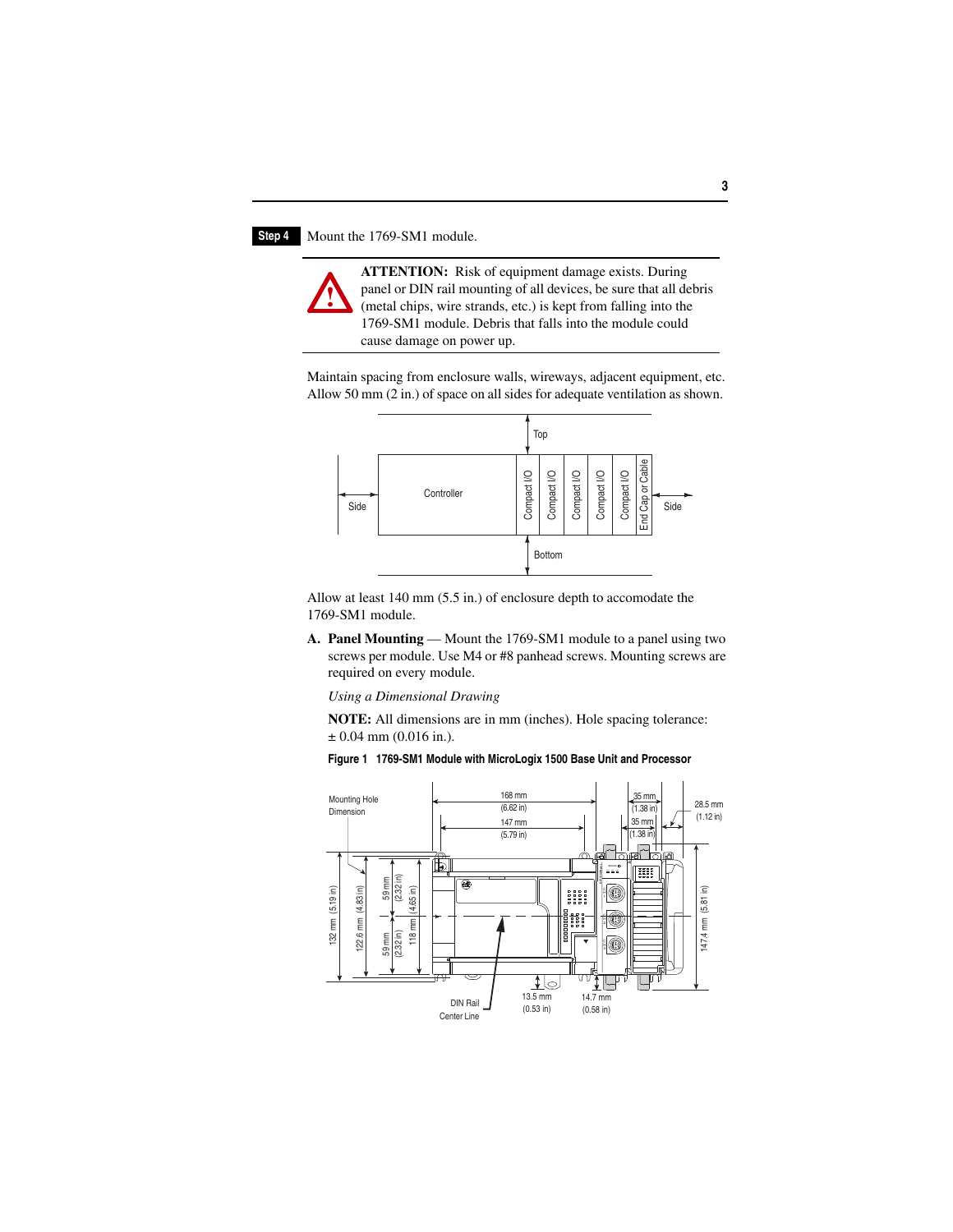

**Figure 2 1769-SM1 Module with CompactLogix Controller** 

**Figure 3 1769-SM1 Module with Remote 1769-Based Adapter** 



### *Using Module as a Template*

The following procedure enables you to use the assembled modules as a template for drilling holes in the panel. Due to module mounting hole tolerance, it is important to follow these steps:

- a. On a clean work surface, assemble no more than three modules.
- b. Using the assembled modules as a template, carefully mark the center of all module-mounting holes on the panel.
- c. Return the assembled modules to the clean work surface, including any previously mounted modules.
- d. Drill and tap the mounting holes for the recommended M4 or #8 screw.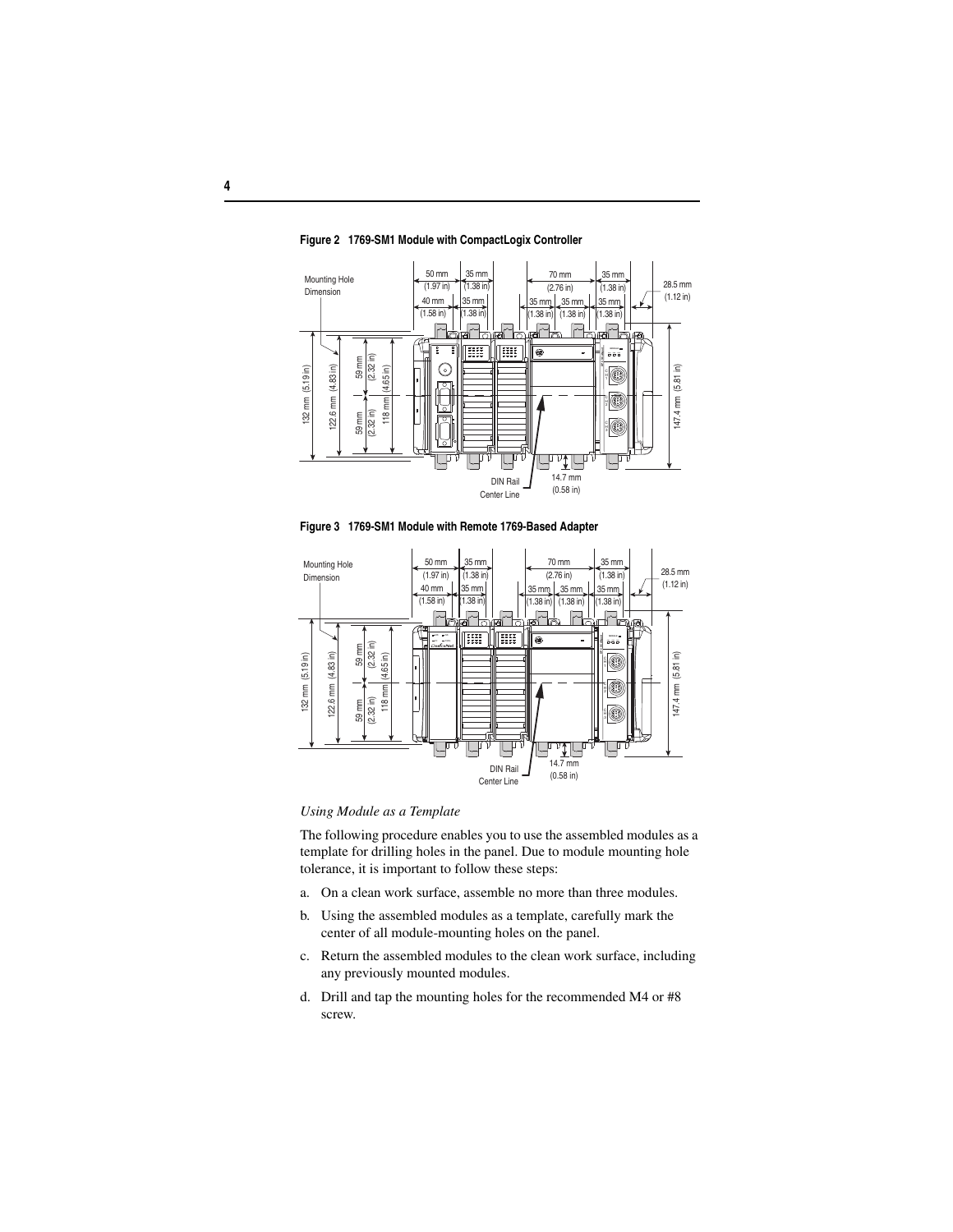- e. Place the modules back on the panel, and check for proper hole alignment.
- f. Attach the modules to the panel using the mounting screws.
- **B. DIN Rail Mounting** The 1769-SM1 module can be mounted using the following DIN rails:
	- •35 x 7.5 mm (EN 50 022 - 35 x 7.5)
	- •35 x 15 mm (EN 50 022 - 35 x 15)

Before mounting the module on a DIN rail, close the DIN rail latches. Press the DIN rail mounting area of the module against the DIN rail. The latches will momentarily open and lock into place.

**Step 5** Replacing the module within a system. The 1769-SM1 module can be replaced while the system is mounted to a panel (or DIN rail).

**A.** Remove power.

**!**

**ATTENTION:** Risk of equipment damage exists. Remove power before installing or removing the 1769-SM1 module. When you install or remove the module with power applied, an electrical arc may occur. An electrical arc can cause personal injury or equipment damage by:

- • Sending an erroneous signal to your system's filed devices, causing unintended machine motion.
- •Causing an explosion in a hazardous environment.

Electrical arcing causes excessive wear to contacts on both the module and its mating connector. Worn contacts may create electrical resistance.

- **B.** Unplug the 1202-C\* communications cable from each port (CH1, CH2, CH3) on the 1769-SM1 module. Note each drive and the port to which it is connected.
- **C.** Remove the upper and lower mounting screws from the module (or open the DIN latches using a flat-blade screwdriver).
- **D.** On the right-side adjacent module, move its bus lever to the right (unlock) to disconnect it from the module being removed.
- **E.** Gently slide the disconnected 1769-SM1 module forward. If you feel excessive resistance, make sure that you disconnected the module from the bus and that you removed both mounting screws (or opened the DIN latches).



**TIP:** It may be necessary to slightly move the module from front to back to remove it, or in a panel-mounted system, to loosen the screws of adjacent modules.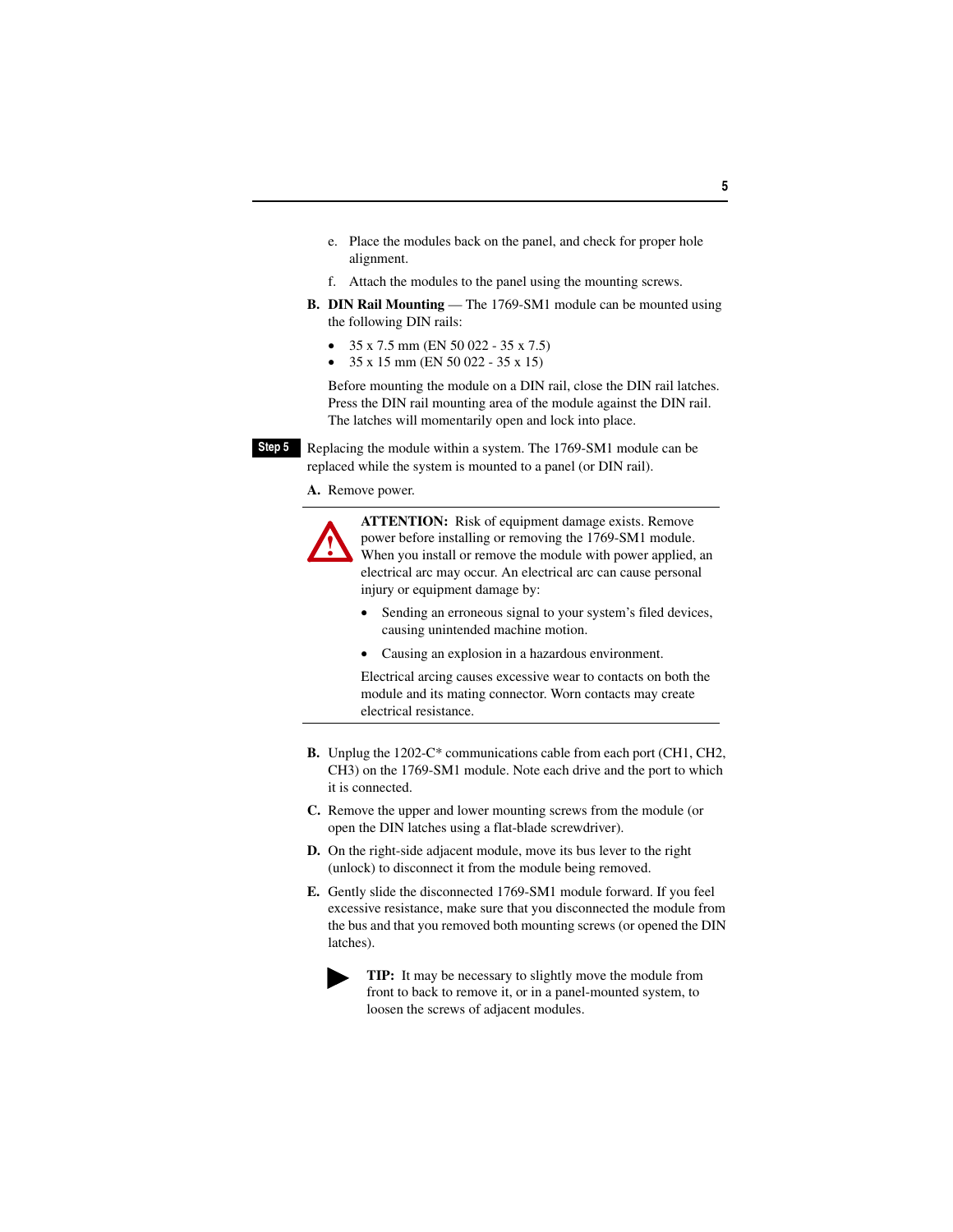- **F.** Before installing the replacement 1769-SM1 module, be sure that the bus lever on the right-side adjacent module is in the unlocked (fully right) position.
- **G.** Slide the replacement 1769-SM1 module into the open slot.
- **H.** Connect the 1769-SM1 module and adjacent modules together by locking (fully left) the bus levers on the 1769-SM1 module and the right-side adjacent module.
- **I.** Replace the mounting screws (or snap the module onto the DIN rail).
- **J.** Plug the appropriate 1202-C\* communications cable into its respective port on the 1769-SM1 module.
- **K.** Restore 1769-SM1 module configuration using an appropriate configuration tool.
- **Step 6** Connect the module to the drive(s).
	- **A.** Plug one male end of a 1202-C\* communications cable into a desired port (CH1, CH2 or CH3) on the 1769-SM1 module.
	- **B.** Plug the other male end of the cable into the port on the desired drive.

**NOTE:** For EMC regulatory compliance, there is a maximum cable distance limit per channel. See the "Regulatory Compliance" section in the *1769-SM1 Compact I/O to DPI/SCANport Module User Manual* for more information. For general cable information, see the "DPI/SCANport Cable Requirements/Recommendations" section in the 1769-SM1 module User Manual.

#### **Step 7** Ground the module.

The 1769-SM1 module is intended to be mounted to a well-grounded mounting surface such as a metal panel. Additional grounding connections from the module's mounting tabs or DIN rail (if used) are not required unless the mounting surface cannot be grounded. For additional information, refer to *Industrial Automation Wiring and Grounding Guidelines*, publication No. 1770-4.1.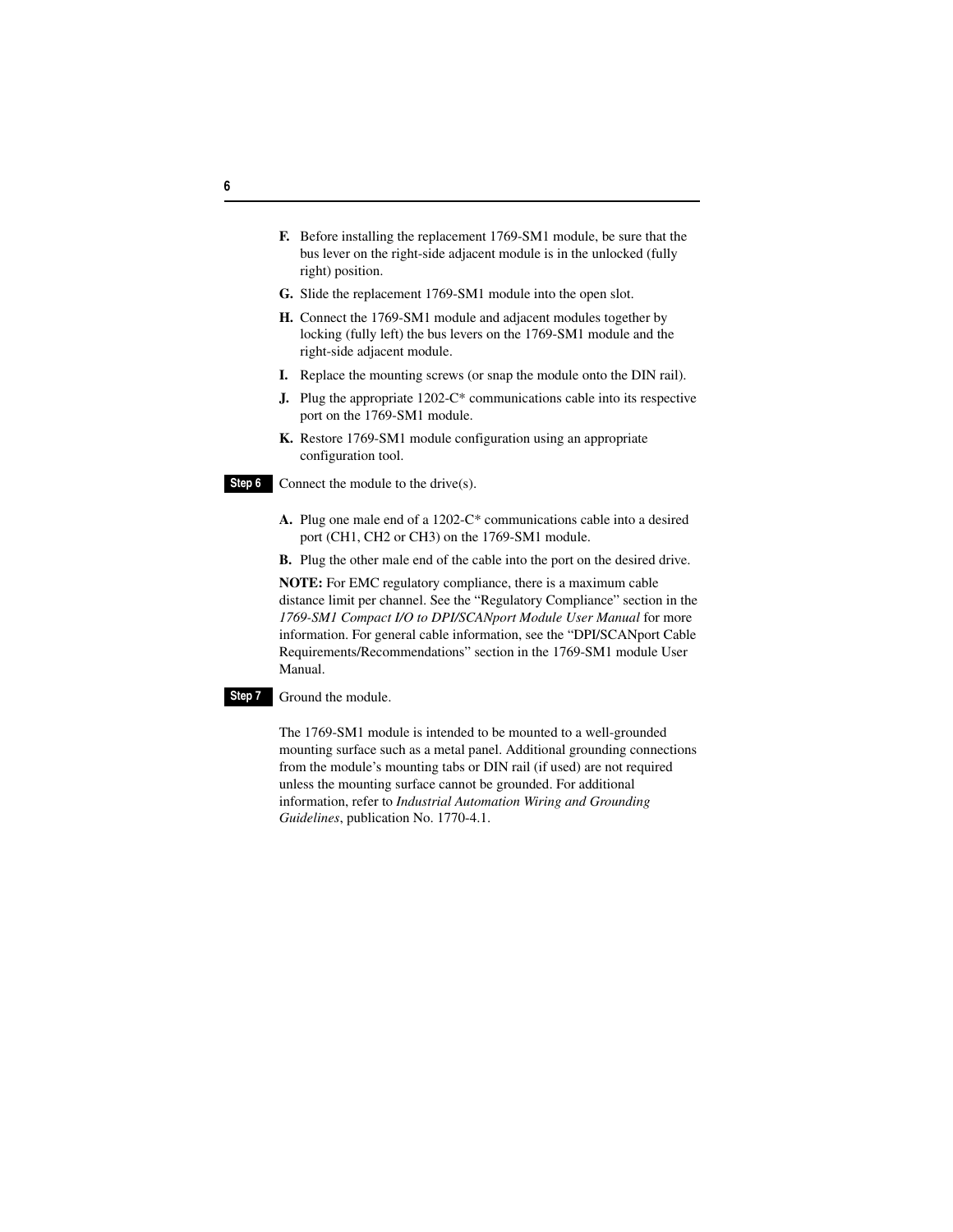## **Step 8** Apply power.



- **A.** Apply power to the controller. The status indicators can be viewed on the front of the 1769-SM1 module after power has been applied.
- **B.** The module is assigned a unique network address by the bus master during initialization.
- **C.** Apply power to the drive. When you apply power to the 1769-SM1 module, controller, and network for the first time, the status indicators should be green after an initialization. If the status indicators go red, there is a problem. Refer to the "Troubleshooting" chapter in the *1769-SM1 Compact I/O to DPI/SCANport Module User Manual*.
- **Step 9** Read the *1769-SM1 Compact I/O to DPI/SCANport Module User Manual* for information to configure and determine how to apply the network to the host product(s).